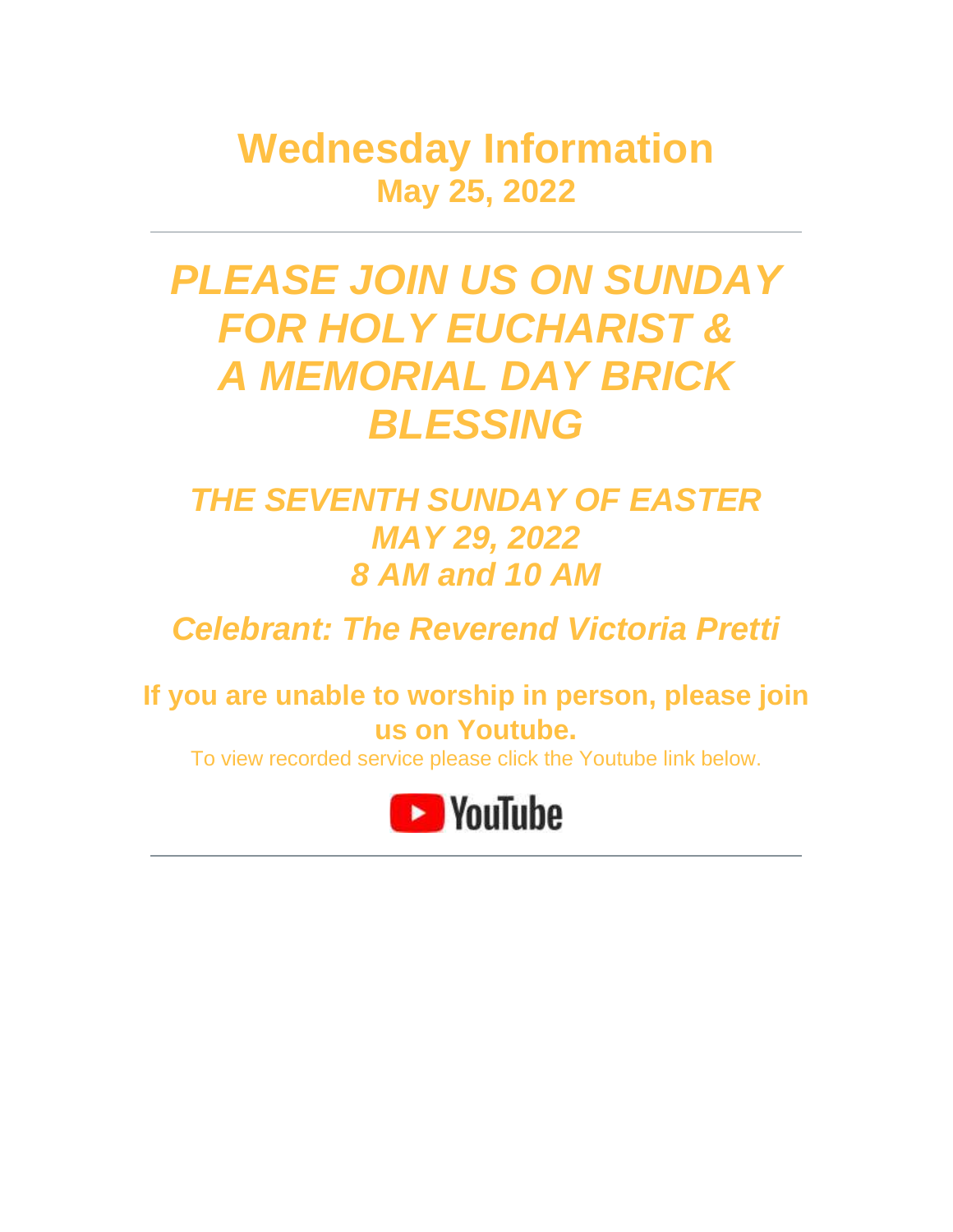

*Seashell Ringers and Choir will NOT meet today.* Practices will resume on Wednesday, **June 1** at their normal times.

#### *Celebrate Ascension Day on the Beach! - CANCELLED DUE TO BEACH EROSION.*

#### *Book and Bake Sale*

Saturday, **May 28** from 9 am to 1 pm in the parish hall. See below for more details.

#### *Spring Book Study*

Sunday, **May 29** between services, 9-9:45 am in the parish hall . "An Altar in the World", by Barbara Brown Taylor.

#### *OFFICE CLOSED*

Monday, **May 30** in observance of Memorial Day

#### *Yoga*

Monday, **May 30** at 9:30 am in the parish hall. \$8 drop in. Bring your own mat, blanket, block and/or strap. Some will be available. Join in this practice of timehonored yoga poses to improve balance, strength, and flexibility. Breathwork and guided relaxation are integrated into class for tension release and stress reduction. Leave class feeling renewed in body, mind, and spirit!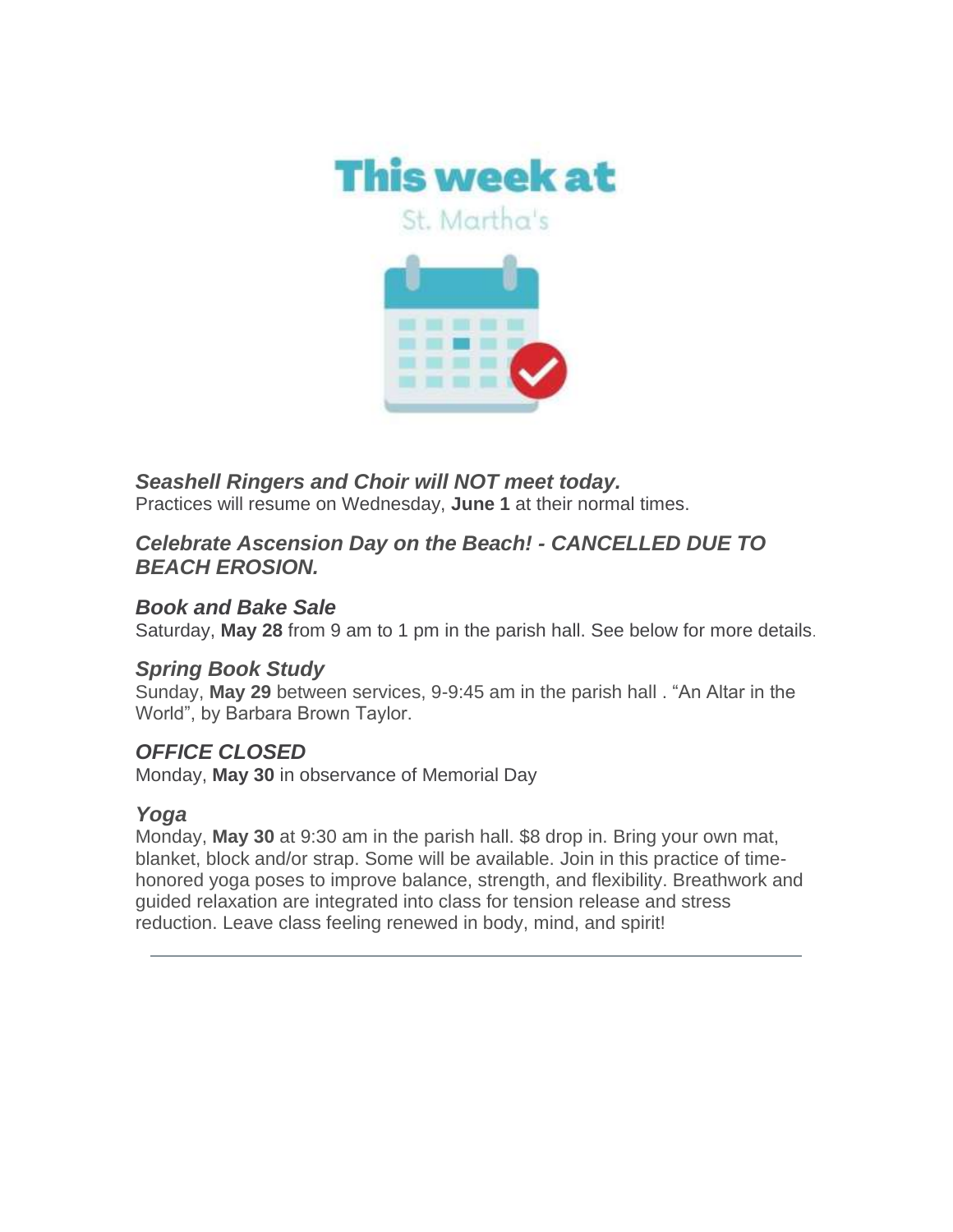

## **VOLUNTEERS NEEDED**

Many volunteers are needed for baking, pricing, set up and clean up. Set up will take place on Friday, **May 27** at 9 am. Bakers - we need small and large cakes (glazed only), loaf cakes, cookies (4-6 per package), brownies, muffins, cup cakes, savory & sweet breads, pies, trail mix and jams & jellies. Please bring baked goods packaged to sell to the kitchen on Friday between 10 am and 1 pm or from 2 pm to 4 pm. If you have any questions please contact Lee Moore (302-537-8051). A sign up sheet is in the parish hall.

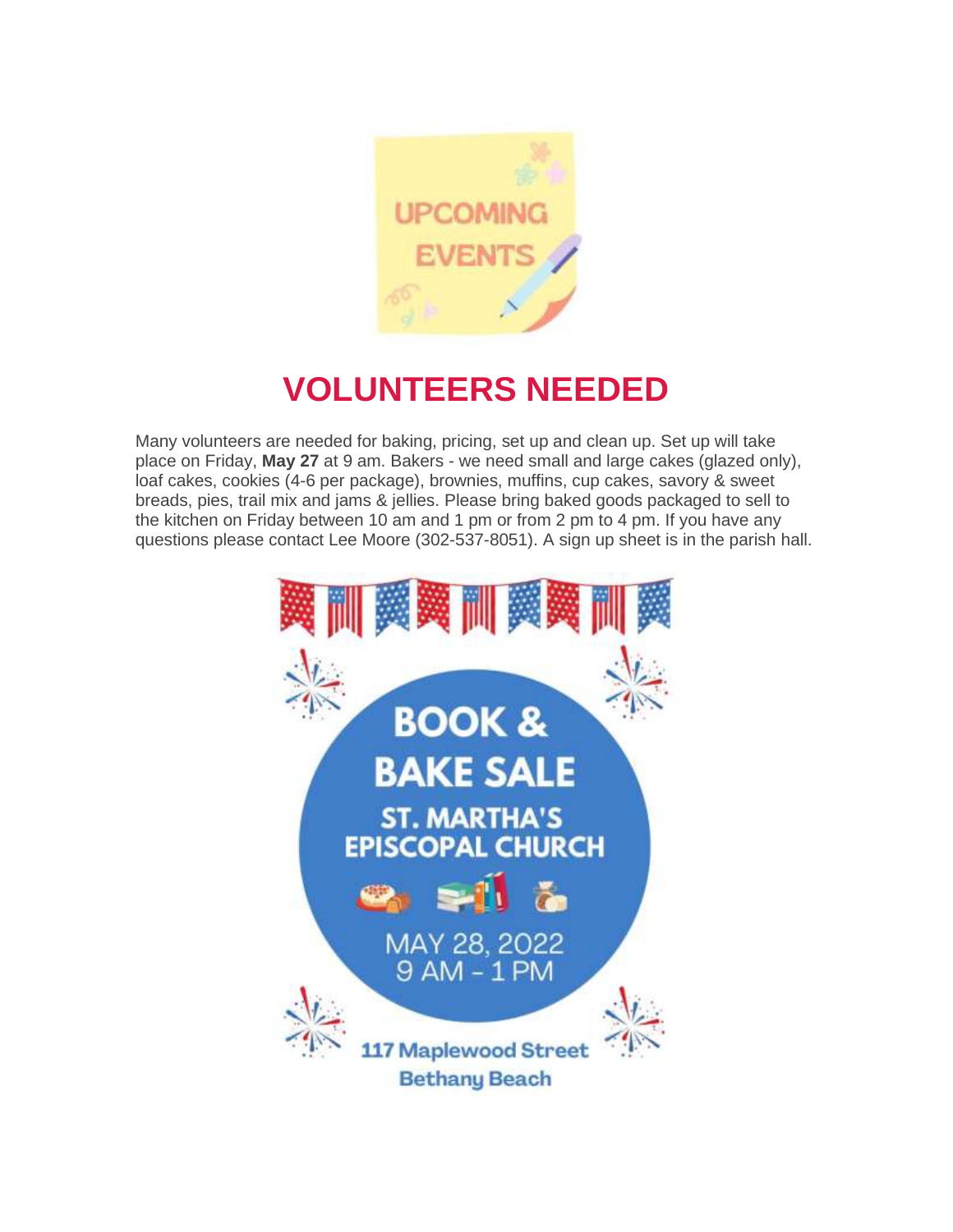

## **AWARD CEREMONY**

Sunday, **June 12**, 11-12 in the parish hall. All are welcome to join us as we honor several veterans with Quilts of Valor. Following the awards ceremony, join us for a Potluck coffee hour at noon. Sign up in the parish hall to bring food to share.

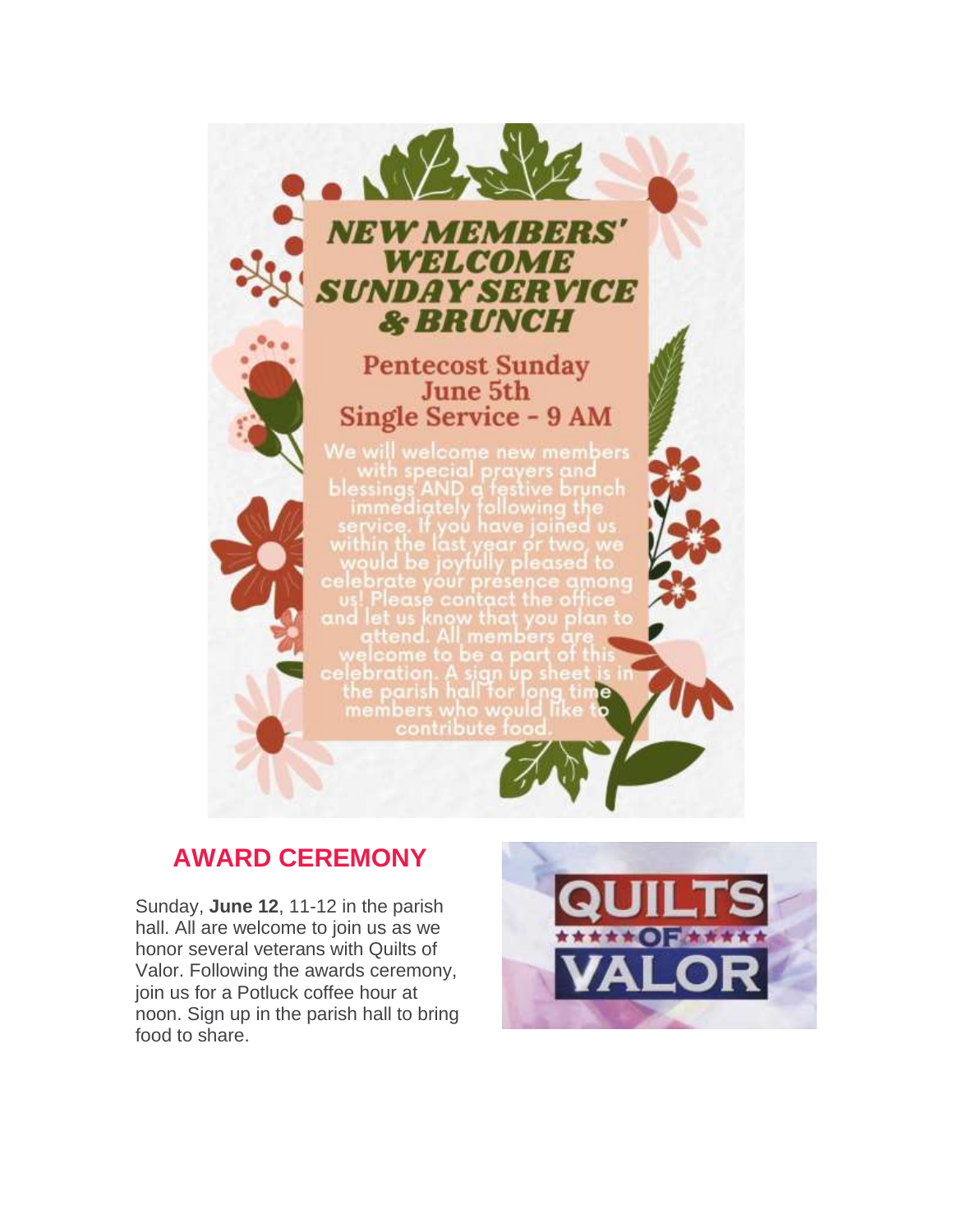

St. Martha's Virtual Book Club has changed! We are now St. Martha's Hybrid Book Club reflecting our new format – we will meet in the Parish Hall with a virtual option for those not attending in person. But wait, there is more! The club will meet monthly, discussing one title in it's entirety. Meetings will be held the third Thursday of each month, 3:00 – 4:00 PM. Our first meeting of the summer will be Thursday, June 16. The book to

be discussed is *The Extraordinary Life of Sam Hell* by Robert Dugoni, available in e-reader and hard copy formats. Check out local bookstores, libraries or your favorite online inspirational book seller for a copy. To learn more or to receive a Zoom invitation to the meeting on the 16<sup>th</sup>, please contact Rick Legeer, rlegeer@gmail.com.





Camp Arrowhead invites St. Martha's parishioners to an open house and ice cream social on June 4th from 2-4. A dedication ceremony for the Jane Clifton Ashford Center will follow at 4pm. RSVP for the dedication online at **[www.camparrowhead.net](http://www.camparrowhead.net/)** (Contact Beth Maurer if you plan on going.)

St. Martha's Stitchers and Sketchers (S & S) have teamed up with the White Bag Lunch program to decorate lunch bags that will be used to provide food for students over the summer who receive free and reduced lunches at their schools. If you have a gift for illustrating or decorating, please join us on the first and third Fridays in the Parish Hall.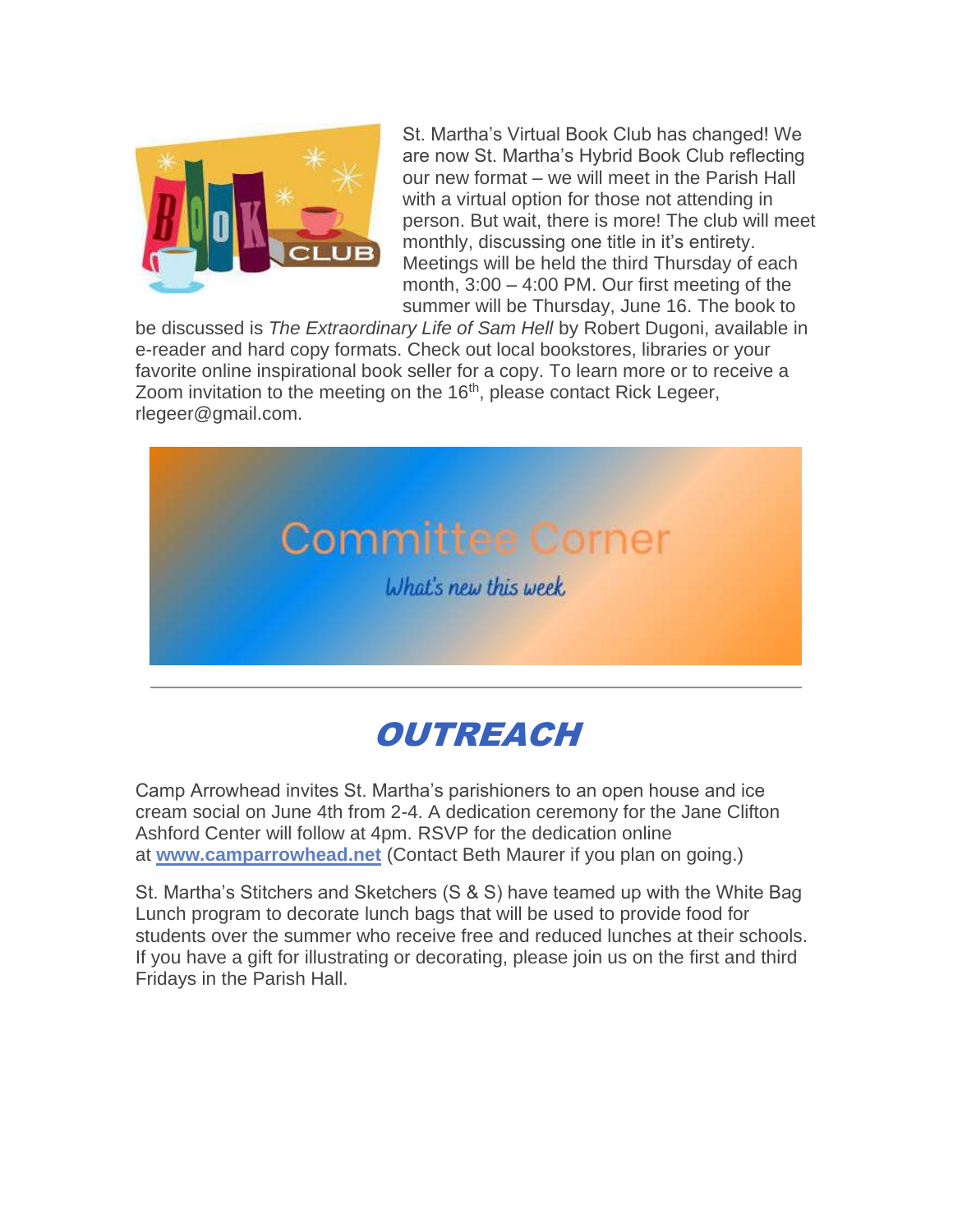

The Hospitality Committee is looking for new members. Our work involves many social events throughout the year that benefit all of the parish and keep us connected. We do things such as game nights, beach dinners and bake sales. We have a big Mardi Gras party and a wonderful Christmas party. Please consider joining us and helping make these and other events successful. If you are interested, please contact Josie Legeer (**[jlegeer@comcast.net](mailto:jlegeer@comcast.net)**) or Pat Long (**[Carlandpatlong@gmail.com](mailto:Carlandpatlong@gmail.com)**) Thank you so much.



## **Thank you from Episcopal Relief & Development**

Episcopal Relief & Development is deeply grateful for you – the people and leadership of St. Martha's. Your generous support of the Ukraine Crisis Response Fund helps meet immediate needs of those fleeing from the violence in Ukraine and will help fund a longer-term humanitarian response. Your continuing support of Episcopal Relief & Development helps alleviate hunger and disease, empower women, restore communities recovering from crisis or disaster, and provide children with a foundation of health and learning during their critical formative years.

Thank you for your dedication and commitment to seeing the world as God intends – a world where all of God's children live healthy, fulfilling lives. Working together for lasting change with you is a privilege.